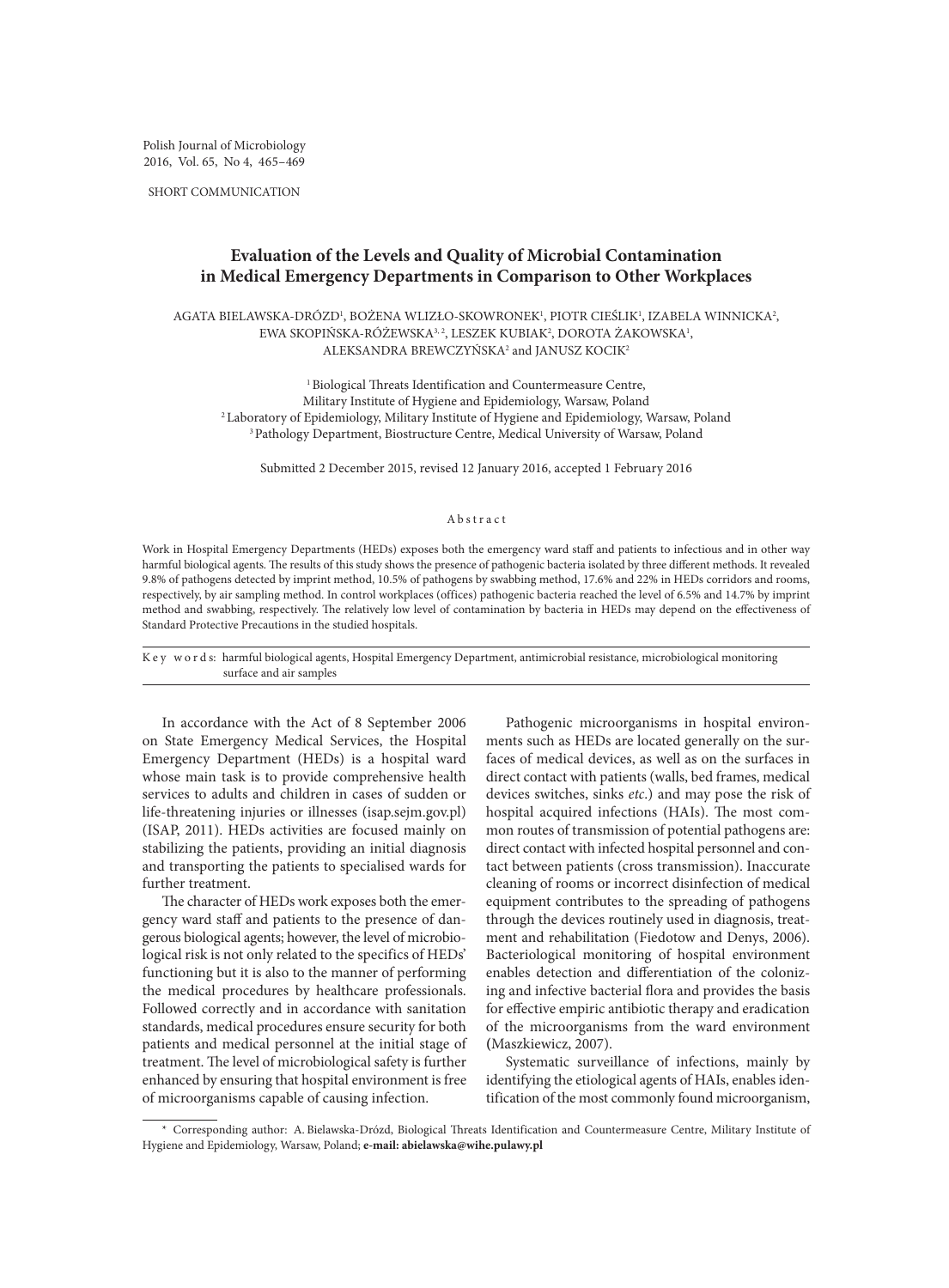posing a threat not only to the patient but also to the whole hospital environment (Heczko and Wójkowska-Mach, 2009).

This study used a random sampling strategy in HEDs environment and in a control workplaces (offices) not exposed to contact with harmful biological agents. The samples were taken from hospital surfaces (floors, walls, tables) and irregular, hard to access or frequently used surfaces (ventilation grilles, keyboards, medical device buttons, pens *etc*.) that may pose a risk of possible transfer of pathogenic microorganisms.

Environmental samples for this research were collected in the autumn and winter of 2014. All materials were sampled from areas with normal work system in HEDs in the presence of patients, visitors and medical personnel. Sampling apparatus was placed at height of around 0.8–1.2 m in a representative location of the examined spaces. The examined areas were varied in relation to the capacity and numbers of beds. All rooms were equipped in gravity ventilation systems. In total, 90 samples were collected in 10 Hospital Emergency Departments, including 20 air samples (HED's rooms and corridors) and 30 imprint samples; the last were taken in order to assess the total number of microorganisms. The remaining 40 samples were collected by swabbing high risk surfaces, *e.g.* door handles, keyboards, badges, pens. A similar sampling algorithm was adopted in the analysis of microbiological contamination of control workplaces, where a total of 80 samples were collected, 70 samples from surfaces (30 – imprints, 40 – swabs) and 10 air samples. In total, 170 environmental samples were collected from HEDs and offices. The biological material from imprinting samples Count-Tact® 3P™ Agar-CT3P (bioMérieux, France), together with samples collected using swabs, was inoculated on selective culture media and prepared in accordance with the generally accepted microbiological diagnostic procedures.

Air sampling was carried out with the assistance of a Coriolis Recon apparatus (Bertin, France); this technic collects a large amount of biological particles  $(0.5-10.0 \,\text{\mu m})$  in a liquid sample at a flow rate of 6 m<sup>3</sup> (for 10 min) and allows preparation of a highly representative sample for further microbiological analysis.

Air samples were filtered through a 0.22  $\mu$ m filter (Merck Millipore, Poland) using the filtering apparatus vacuum pump P504 Millipore (Merck Millipore, Poland). The filter was placed on the surface of Columbia agar medium with 5% sheep blood (Graso Biotech, Poland), and the culture of the biological material was incubated at 37°C for 24 h; the following stages were carried out in accordance with the generally accepted diagnostic scheme. Identification and testing the strains of bacteria for susceptibility to various groups of antibiotics was carried out using an automated system

Vitek 2 Compact (bioMérieux, France) following the manufacturer's instructions. For confirmation of antimicrobial resistance of bacterial isolates the disc diffusion method was used according to actual EUCAST recommendation (www.korld.edu.pl/spec-rekomendacje-eucast.php). Controls for the study were conducted using following reference strains: *Escherichia coli* ATCC 25922, *Enterococcus faecalis* ATCC 29212, *Staphylococcus aureus* ATCC 29213, *Pseudomonas aeruginosa*  ATCC 27853, *Klebsiella pneumoniae* ATCC 700603, *Streptococcus pneumoniae* ATCC 49619.

Statistical evaluation of the obtained results by three methods was done by Mann-Whitney test because the analysed data have not passed Shapiro-Wilk normality test (GraphPadPrism, USA). The difference is statistically significant at  $P < 0.05$ .

Harmful biological agents are a significant problem in occupational medicine and environmental health. Identification and characterization of the agents in the hospital environment makes it possible to conduct a reliable risk assessment of biological hazards to medical emergency staff in HEDs (Kramer *et al*., 2006). The standards of assessment of the microbiological hygiene status of contact surfaces in medical institutions were suggested by the US Department of Agriculture  $\left($  < 5 cfu/cm<sup>2</sup> and <1 cfu/cm<sup>2</sup> for indicator organisms: *S. aureus*, *Clostridium difficile*, vancomycin-resistant *Enterococcus* (VRE), multidrug resistance (MDR) Gramnegative *Bacilli*, *Salmonella* spp., *E.coli* O157) (Dancer, 2004). According to these standards, the status of contact surfaces contamination (floors, walls, tables) in the examined HEDs falls within the permissible norm (Table I). All examined surfaces in HEDs *vs*. offices, except floors, revealed statistically significant differences. In similar studies concerning the levels of biological contamination of small scale medical equipment *e.g*. stethoscope (Shiferaw *et al.*, 2013), a significant degree of micro-contamination was revealed (micro-contamination ≥20 cfu per membrane; the equivalent of approx.  $2 \text{ cfu/cm}^2$ ). In the light of the above, the hygiene status of the examined contact surface in HEDs seems to be satisfactory. It may be the result of correct implementation of the Standard Protective Precautions and effective disinfection and decontamination procedures (Dancer, 2004). Microbiological contamination of air in HEDs rooms and corridors was on average at the level of  $2.1 \times 10^{1}$  cfu/m<sup>3</sup> and  $3.8 \times 10^{1}$  cfu/m<sup>3</sup>, respectively. The mean value of air micro-contamination in offices was  $1.4 \times 10^{1}$  cfu/m<sup>3</sup> (bacteria) (Table I).

According to the research of the past few decades, micro-contamination of air in hospital rooms varies depending on the sterility class of the examined hospital rooms *e.g.* from  $7.0 \times 10^{1}$  cfu/m<sup>3</sup> for bacteria and fungi as the highest acceptable concentration in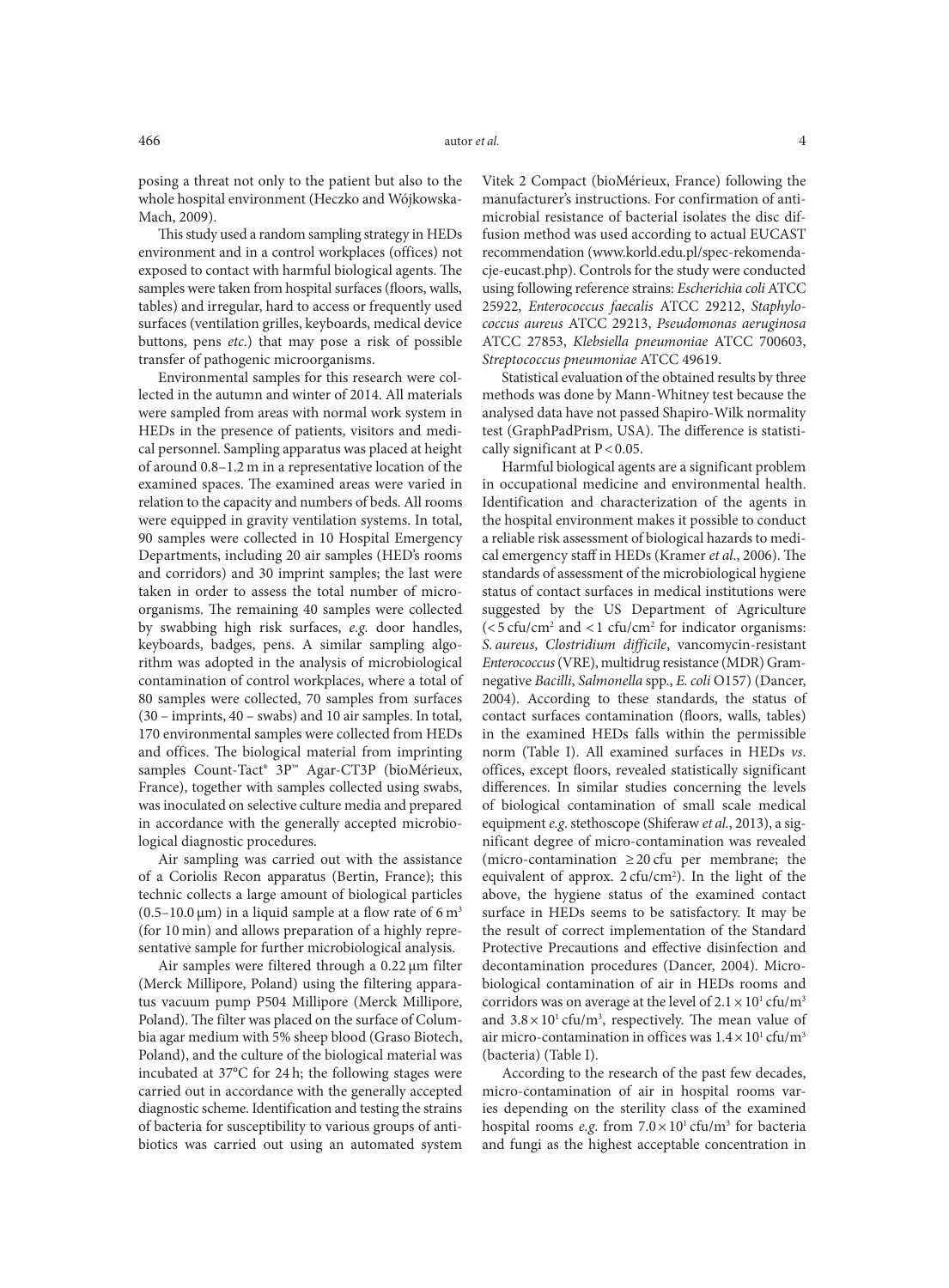## 4 Short communication 467

| Tested<br>sites         | Imprint samples $(cfu/25cm2)$             |                     |            |                                           |                     |           |           |
|-------------------------|-------------------------------------------|---------------------|------------|-------------------------------------------|---------------------|-----------|-----------|
|                         | HEDs; $n^* = 30$                          |                     |            | Offices; $n^* = 30$                       |                     |           | P value** |
|                         | Mean values $\pm$ SD                      | Median values       | Min.-Max.  | Mean values $\pm$ SD                      | Median values       | Min.-Max. |           |
| <b>Tables</b>           | $8.7 \times 10^{1} \pm 8.4 \times 10^{1}$ | $5.5 \times 10^{1}$ | $18 - 260$ | $2.6 \times 10^{1} \pm 2.9 \times 10^{1}$ | $1.3 \times 10^{1}$ | $2 - 90$  | 0.0147    |
| Floors                  | $1.3 \times 10^2 \pm 1.0 \times 10^2$     | $1.1 \times 10^{2}$ | $16 - 300$ | $8.4 \times 10^{1} \pm 9.8 \times 10^{1}$ | $4.4 \times 10^{1}$ | $4 - 300$ | 0.1502    |
| Walls                   | $3.5 \times 10^{1} \pm 3.4 \times 10^{1}$ | $1.9 \times 10^{1}$ | $6 - 100$  | $1.0 \times 10^{1} \pm 7.5 \times 10^{0}$ | $1.0 \times 10^{1}$ | $0 - 20$  | 0.0310    |
| <b>Total</b>            | $8.6 \times 10^{1} \pm 8.6 \times 10^{1}$ | $6.2 \times 10^{1}$ | $6 - 300$  | $4.0 \times 10^{1} \pm 6.6 \times 10^{1}$ | $1.6 \times 10^{1}$ | $0 - 300$ | 0.0009    |
| Air samples $(cfu/m^3)$ |                                           |                     |            |                                           |                     |           |           |
|                         | HEDs; $n^* = 20$                          |                     |            | Offices; $n^* = 10$                       |                     |           |           |
| Air                     | $2.8 \times 10^{1} \pm 1.9 \times 10^{1}$ | $2.8 \times 10^{1}$ | $2 - 70$   | $1.3 \times 10^{1} \pm 1.2 \times 10^{1}$ | $8.0 \times 10^{0}$ | $3 - 42$  | 0.0365    |

Table I Total number of bacteria from tested sites

 $*$  n = number of samples  $**$  – calculated with Mann-Whitney test

a neurosurgical wards to  $7.0 \times 10^2$  cfu/m<sup>3</sup> as the highest acceptable concentration in treatment rooms (Górny, 2004). Other examples of microbiological assessment analyses are presented by Rubino (1995), according to whom, the level  $0-2.3 \times 10^{1}$  cfu/m<sup>3</sup> is pronounced as very good and the value  $>3.75\times10^2$  cfu/m<sup>3</sup> marks a highly unsatisfactory level of microbiological contamination (Charkowska, 2003).

According to new surveys the trends of microbiological air contamination are for an improvement of quantitative and qualitative status of bio-aerosols of the hospital environments (Ekhaise *et al*., 2008; Hoseinzadeh *et al*., 2013; Mirzaei *et al*., 2014).

Microbiological air quality is frequently monitored in sterile hospital rooms (where the risk of infection is highest) however, there is little data about air microcontamination of hospital corridors. Some research was presented by Park *et al*. (2013), who registered the air microbiological contamination in hospital corridors at the level  $7.2 \times 10^2$  cfu/m<sup>3</sup> for the bacteria. The values found here are much higher than the ones registered in "clean rooms" (*e.g*. operation rooms or haematology, pulmonology, obstetrics and gynaecology wards). The hospital wards with the highest level of sterility such as surgical and transplant units present the microbiological contamination in the range from  $0.01-1 \times 10^{1}$  cfu/m<sup>3</sup> (Park *et al*., 2013).

However, in our research, both HEDs rooms and corridors represent the microbiological contamination at the level of  $2.7 \times 10^{1}$  cfu/m<sup>3</sup>, which places them within the limits of accepted standards (Gołofit-Szymczak *et al*., 2013). Also in the research conducted by Augustowska and Dutkiewicz (2006) concentrations of bacteria in the air assumed values from 1.0 to  $9.6 \times 10^{1}$  cfu/m<sup>3</sup>.

Relatively low concentrations of microorganisms detected in the hospital environment (contact surfaces and air) may result from improved levels of hygiene in hospitals due to infrastructure development (air conditioning and highly efficient HEPA filters) and

implementation of modern and highly effective sanitary procedures. Another preventive measure reducing microbiological contamination in the hospital environment is the implementation of hospital infection control teams. This study, carried out in the winter, achieved quantitative results similar to the values observed by other researchers who conducted their tests in the same season (NSI, 2009; 2010; 2011).

In assessing the microbiological quality of samples, this research found mainly non-fermentative Gramnegative *Bacilli* (NFGNB) and *Stenotrophomonas maltophilia*, naturally resistant to many broad-spectrum antibiotics (*e.g*. β-lactams including all carbapenems) and coagulase-negative *Staphylococci* (CoNS) with constitutive macrolide-lincosamide-streptogramin B  $(cMLS<sub>p</sub>)$ and macrolide-streptogramin B  $(MS_p)$  phenotypes (Table II).

These bacteria may constitute a considerable risk of HAIs due to their resistance to a large number of antibiotics and antimicrobial therefore cause treatment problems; the bacteria may be classified as potentially pathogenic agents. In the examined contact and swab samples collected from HEDs, NFGB were prevalent. In air samples, besides the mentioned NFGNB *Acinetobacter* spp. and *S. maltophilia* (mainly isolated from HEDs corridors) large numbers of CoNS with constitutive  $MLS<sub>n</sub>$  (especially in HEDs rooms) were found. In the tested air samples from HED corridors mainly NFGNB were found; in HEDs rooms CoNS with constitutive MLS<sub>p</sub> were isolated. In hospital offices contact and swab samples contained mainly CoNS; in the air samples no pathogens were detected (Table II). Comparison of the proportional presence of pathogenic bacteria isolated by three different methods revealed 9.8% of pathogens detected by imprint method and 10.5% of pathogens by swabbing method; and in relation to air sampling 17.6% and 22% for HEDs corridors and rooms, respectively. In offices pathogenic bacteria reached the level of 6.5% and 14.7% for imprint method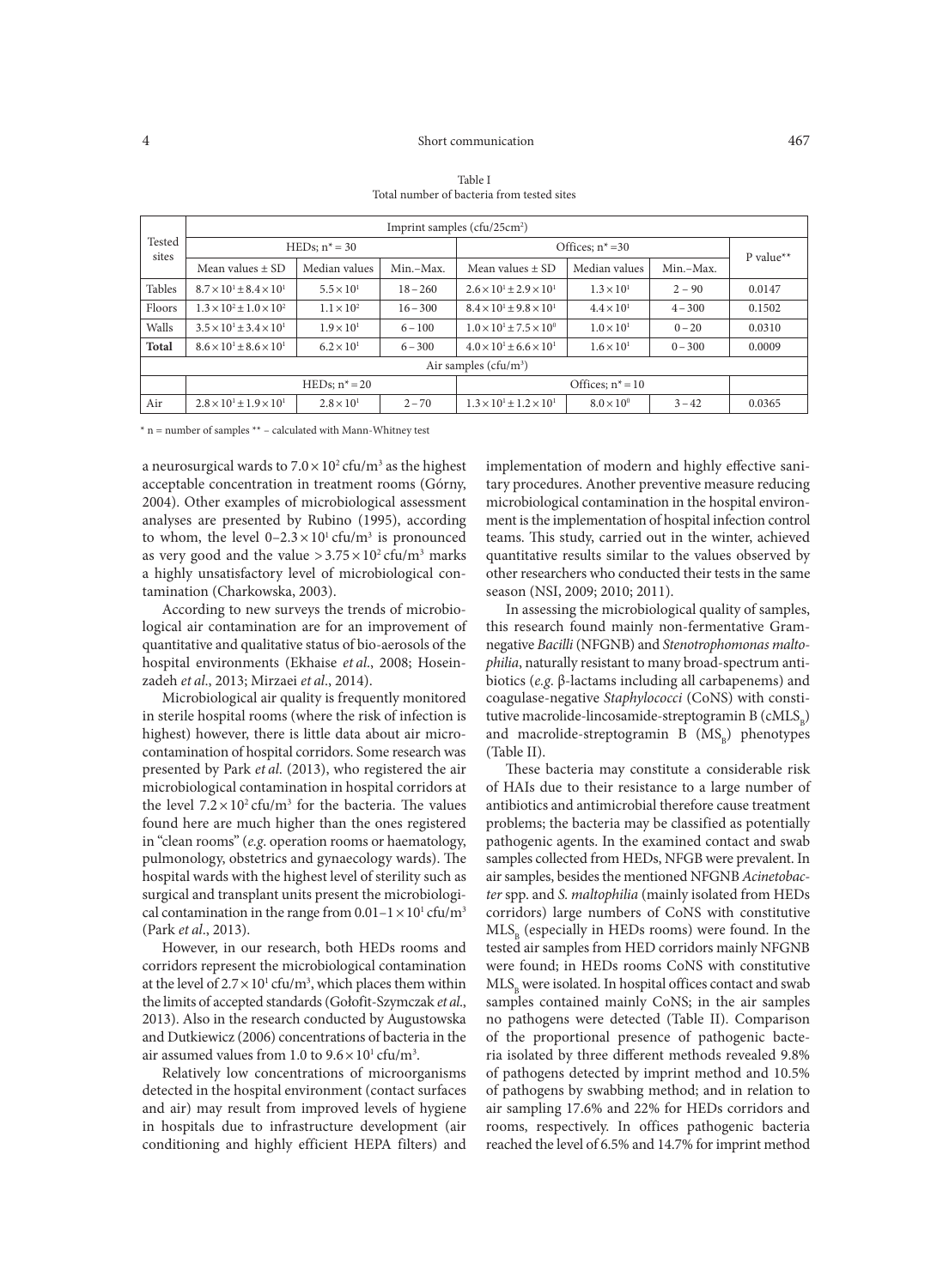# 468 autor *et al.* 4

## HEDs | Imprints (n = 30) |  $*B. cepacia$  | 2.0 <sup>1</sup>S. saprophyticus 13.9 *S. maltophilia* 2.0 *A. lwoffii* 2.0 Swabs (n = 40) | A. *lwoffii* | 2.8 | Not detected *A. haemolyticus* 2.8 *A. radioresistens* 2.8 Air (n = 10) <br>*S. maltophilia* 10.0 Not detected Corridor *\*\*A. baumannii cplx* 5.0 *A. lwoffii* 5.0 Air  $(n = 10)$  Not detected <sup>2</sup>S. haemolytcius 2.6 Rooms **2** *S. hominis* 2.6 *<sup>3</sup> S. lentus* 2.6 Offices Imprints (n = 30) *A. lwoffii* 11.4 *S. hominis* 2.9 *A. baumannii* 2.0 *S. haemolyticus* 2.9 *S. warnerii* 2.9 Swabs (n = 30) Not detected <br>
S. warnerii 6.6 *S. hominis* 6.6 Air  $(n = 10)$  Not detected Not detected Places | Samples NFGNB (non-fermentative Gram-negative *Bacilli*) CoNS (coagulase-negative *Staphylococci*) Species | % | Species | %

Table II The percentage of potential pathogens in relation to the number of all isolates

\* isolate with ESBL resistance phenotype (alert-pathogen), \*\*multidrug resistance alert-pathogen,

n – number of samples, <sup>1</sup> 1 isolate with  $MS<sub>B</sub>$  and 1 isolate with cMLS<sub>B</sub> and methicilin-resistant

coagulaso-negative *Staphylococci* MRCNS, <sup>2</sup> isolate with cMLS<sub>B</sub>, <sup>3</sup> isolate with MRCNS and cMLS<sub>E</sub>

and swabbing, respectively. In the air samples pathogenic microorganisms were not detected.

Widespread usage of antibiotics, both in hospitals and ambulatory treatments, has led to the selection of pathogens with varied phenotypes of antimicrobial resistance *i.e*. alert-pathogens. Among the pathogens isolated from contact and air samples collected in HEDs, this study detected two multidrug-resistant *Acinetobacter baumannii* (MRAB) and producing extended sepctrum of β-lactamases *Burkholderia cepacia* (ESBL+) (Table II). According to the Ordinance of the Polish Ministry of Health, December 23rd, 2011 (List of alert pathogens, Attachment 1) these belong to alert pathogens (isap.sejm.gov.pl).

Literature concerning microbiological quality assessment discusses mainly research conducted in wards requiring long-term hospitalising *e.g*. intensive care, internal, haematology, urology, ophthalmology and surgical wards (Kępa *et al*., 2012; Nourmoradi *et al*., 2012; Paluchowska *et al*., 2012a; 2012b; Guzek *et al*., 2013; Hoseinzadeh *et al*., 2013; Seweryn *et al*., 2014). In this study, the bacteriological quality analysis of isolates from hospital environment (HEDs) correlates with the profiles of potentially pathogenic species determined by other researchers in similar tests. For example, in other studies the main bacterial isolates responsible for microbiological contamination of contact surfaces in hospitals (floors, medical tables, couches, washbasins) were methicillinresistant *S. aureus* (MRSA), VRE, *Clostridium difficile*, multidrug-resistant *Acinetobacter* spp., *Pseudomonas* spp., *Enterococcus* spp., and additionally Enterobacteriaceae ESBL+ (*E.coli, Enterobacter* spp., *Salmonella* spp. and *Klebsiella* spp.) (Kramer *et al*., 2006; Garcia-Cruz *et al*., 2012; Weber *et al*., 2013; Seweryn *et al*., 2014).

According to Paluchowska *et al.* (2012b) the largest proportion of HAIs caused by alert-pathogens is registered in intensive care wards, burns units, internal, haematological and surgical wards. The pathogens isolated most often were multi-drug resistant, NFGNB (mainly *A. baumannii* and *P. aeruginosa*) which are recognised as the most problematic to control and eradicate (Paluchowska *et al*., 2012b). CoNS and *Enterococcus*  spp. are the key factors in HAIs and they are mostly isolated form surgical, haematological and oncology wards (Guzek *et al*., 2013; Nourmoradi *et al*., 2012; Hoseinzadeh *et al*., 2013). Additionally MRCNS and NFGNB isolated from urology wards may constitute sources of infection (Kępa *et al*., 2012).

The results quoted above show that the diversity of microorganisms detected in this study is comparable